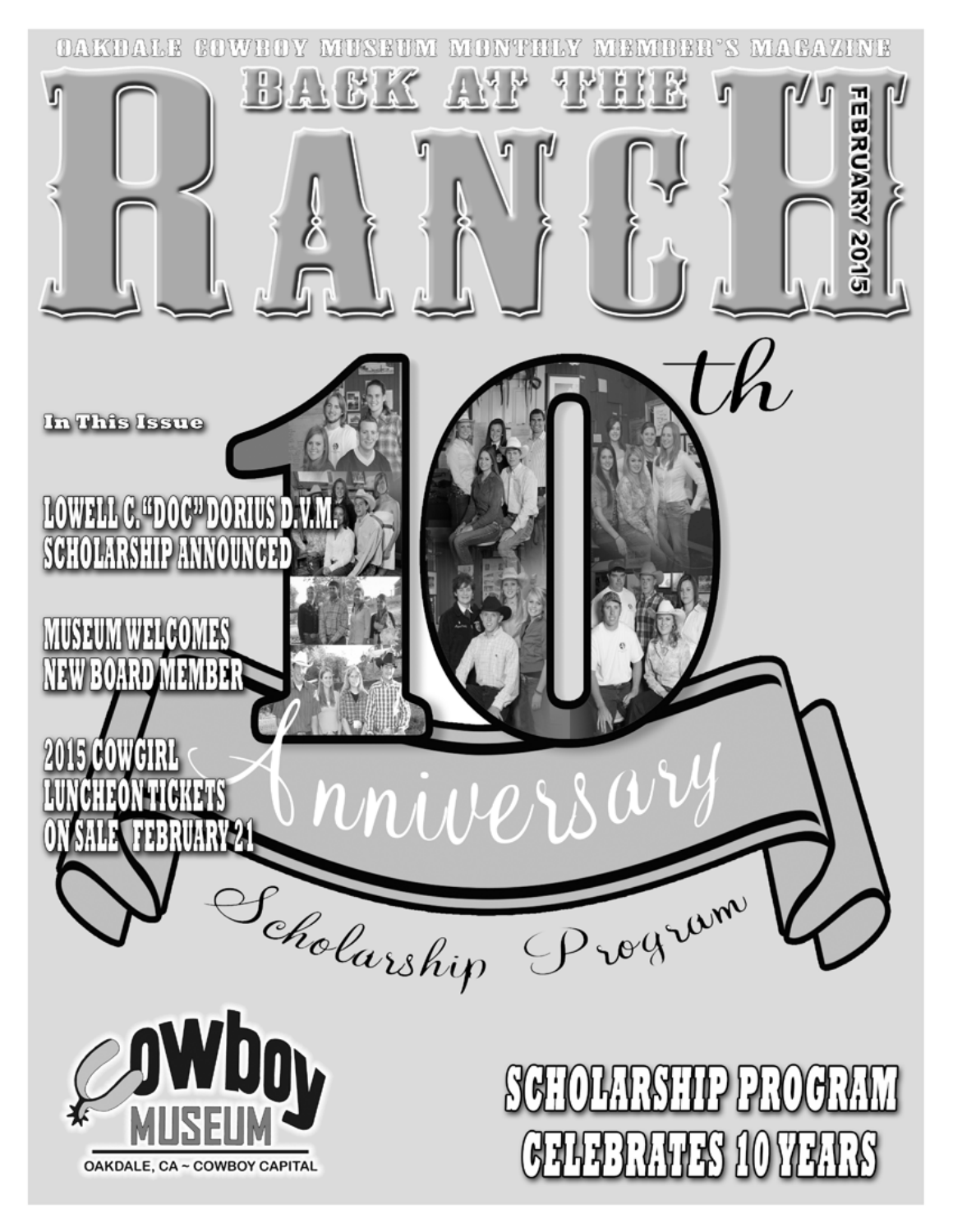# **Tickets on Sale February 21**

Tickets for the 14th Annual Cowgirl Luncheon will go on sale to members of the Museum on Saturday, February 21, at 10am at the Cowboy Museum. The luncheon itself will be held at the Gene Bianchi Community Center in Oakdale. "This is a very popular event, and tickets are limited" said Museum President Dave Brown. "Last year, after the doors opened we were sold out in 20 minutes."

We asked some of the attendees from past years what makes this event so popular. The answers varied from handsome cowboy servers, kicking off rodeo week, to just spending a fun afternoon with girlfriends. In addition, some liked seeing who the "Cowgirl Honoree" would be. Each year the Cowboy Museum Board of Directors selects a cowgirl who has been involved in our western heritage and embodies the western lifestyle. The recipient is honored in a surprise presentation at the luncheon.

Attendees will enjoy a champagne welcome, a great luncheon, raffle and auction. The ticket price is \$50 per person. Tickets are limited so only one table of 8 can be purchased per membership. If you are unable to purchase tickets in person, we will be taking phone sales by calling (209) 847-7049. Please remember that tickets are limited and on a first come first serve basis. Must be 21 years of age to attend. We will accept cash, checks and credit cards



## **2015 Cowgirl Luncheon Museum Welcomes New Board Member**

We would like to welcome Chuck Lyons as our newest Director to the Board. Chuck is no stranger to the Oakdale

Cowboy Museum, joining as a Founding Member back in 2001. Born and raised at the families cattle ranch west of Modesto, also known as the Mapes Ranch, Chuck has cowboy'd all his life. He attended Central Catholic High School, Modesto Junior College and Cal Poly, San Luis Obispo. He is a 20 year member of the Stanislaus San Joaquin Cattlemen's association and has served 2 years as Vice President and 2 years as President.

He has been a member of the Ranchero Visitadores for 24 years. Chuck enjoys getting involved with community outreach projects so when the American



Cancer Society of Modesto was looking for a place to hold their Cattle Baron's Ball fundraiser, Chuck welcomed the

> non-profit organization to set up at the ranch, where over 1000 people enjoyed the western atmosphere and raised money for a good cause. The fundraiser was held there for 4 consecutive years. Along with the CA Fish & Game Department, Chuck was also instrumental in hosting pheasant hunts on the ranch where young adults and women were taught to hunt. Chuck is anxious to serve on the Oakdale Cowboy Museum Board and will continue to educate and promote our

western heritage. Chuck lives in Salida and has 4 beautiful children and three granddaughters.

## **Lowell C. "Doc" Dorius D.V.M. Scholarship Announced**

The Oakdale Cowboy Museum is proud to announce the 2015 Lowell C. "Doc" Dorius scholarship award to graduating High School Seniors in the greater Oakdale area.

This scholarship fund is in memory of Lowell C."Doc" Dorius D.V.M. "Doc" had a passion for his profession and specialized in treatment of beef cattle and herd management. He took joy in mentoring young men and women on the care of cattle and they spent many hours with him making calls. A memorial scholarship was established through

the Oakdale Cowboy Museum by friends and family after his passing in July of 2010. A total of \$1000 will be awarded to students from the greater

Oakdale area. The criterion for application is enrollment into a 4 year college program as well as currently holding a 2.5 or higher GPA. The

applicant must be actively involved

in or aspire to be involved in production agriculture such as animal nutrition, animal health, livestock and/ or ranch management with a focus in the cattle industry. This is a merit scholarship and is not based on financial need.

Scholarship applications are available through school counseling offices, on our website www.

oakdalecowboymuseum.org or can be picked up in person at 355 East "F" Street in Oakdale. All applications must be received by April 3, 2015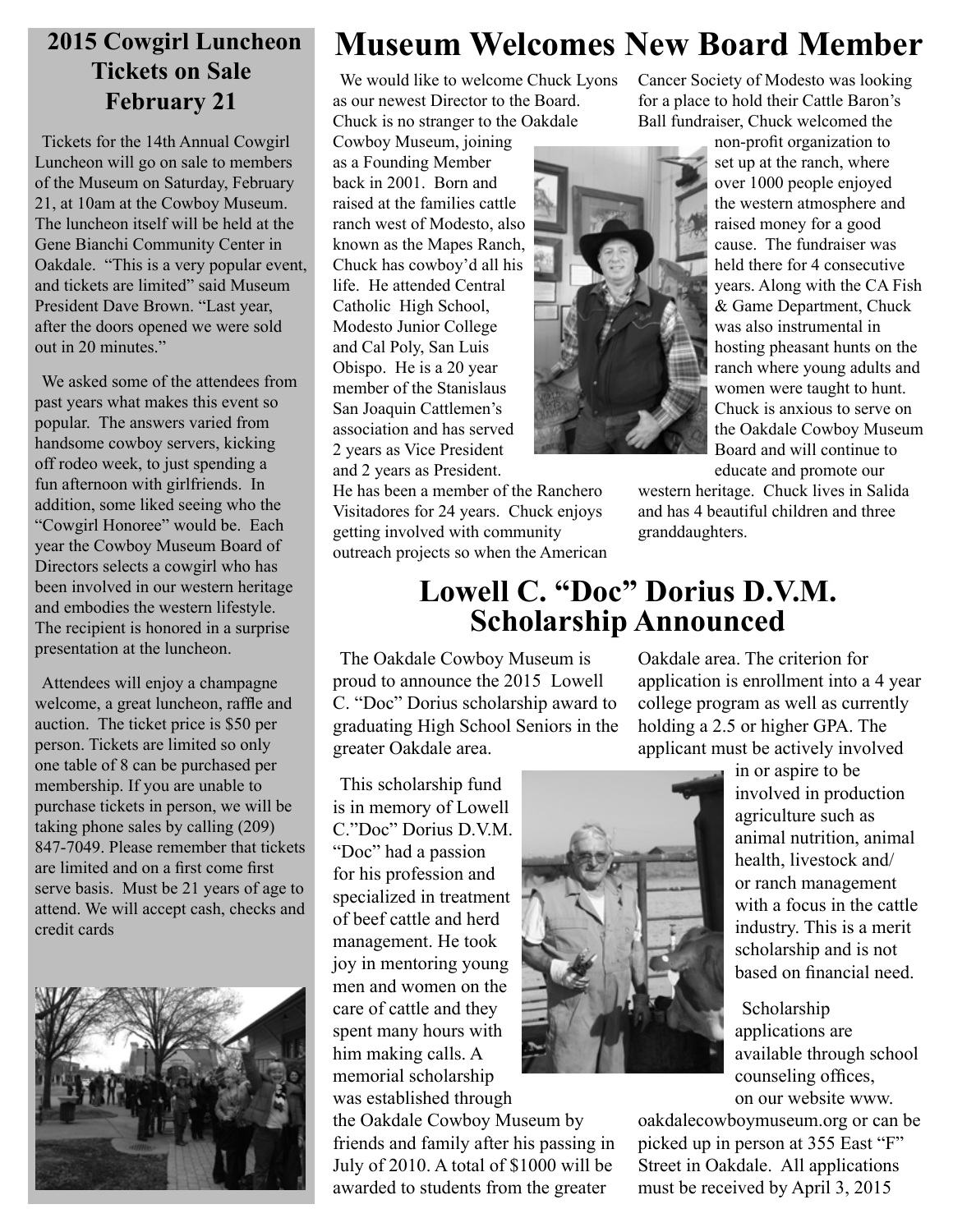# **Scholarship Program Celebrates 10 Year Anniversary**

When the Cowboy Museum opened its doors for business in April of 1996, it was located in a room of only 500 square feet on the South side of the historic Southern Pacific Railroad Building and staffed by a small group of volunteers. The operating budget was minimal and the only income was from our membership and the Annual Dinner & Auction Fundraiser. From the very beginning the Cowboy Museum Board of Directors wanted to play an active role in our community and being able to award scholarships was at the very top of the list. This dream was realized in 2005, when we introduced our scholarship program and awarded 4 scholarships to Oakdale High graduating seniors: Amy Alongi, Kate Dalrymple, Lane Murray and Ryle Smith.

Today, after building 4 successful fundraising events, a strong membership, and a very supportive community, we have grown our scholarship program budget to \$5000 annually and have expanded it to include graduating seniors in the Central Valley. We also will award a student whose family is a member of the Oakdale Cowboy Museum. Scholarships can be applied to a two or four year college or university and the applicant must be actively involved in rodeo, livestock or animal production. An accumulative GPA of 2.5 or higher is required. Scholarship applications can be picked up at the Cowboy Museum or found on our website at www. oakdalecowboymusuem.org or at the school's counseling office. The deadline to apply is Friday, March 13,2015.